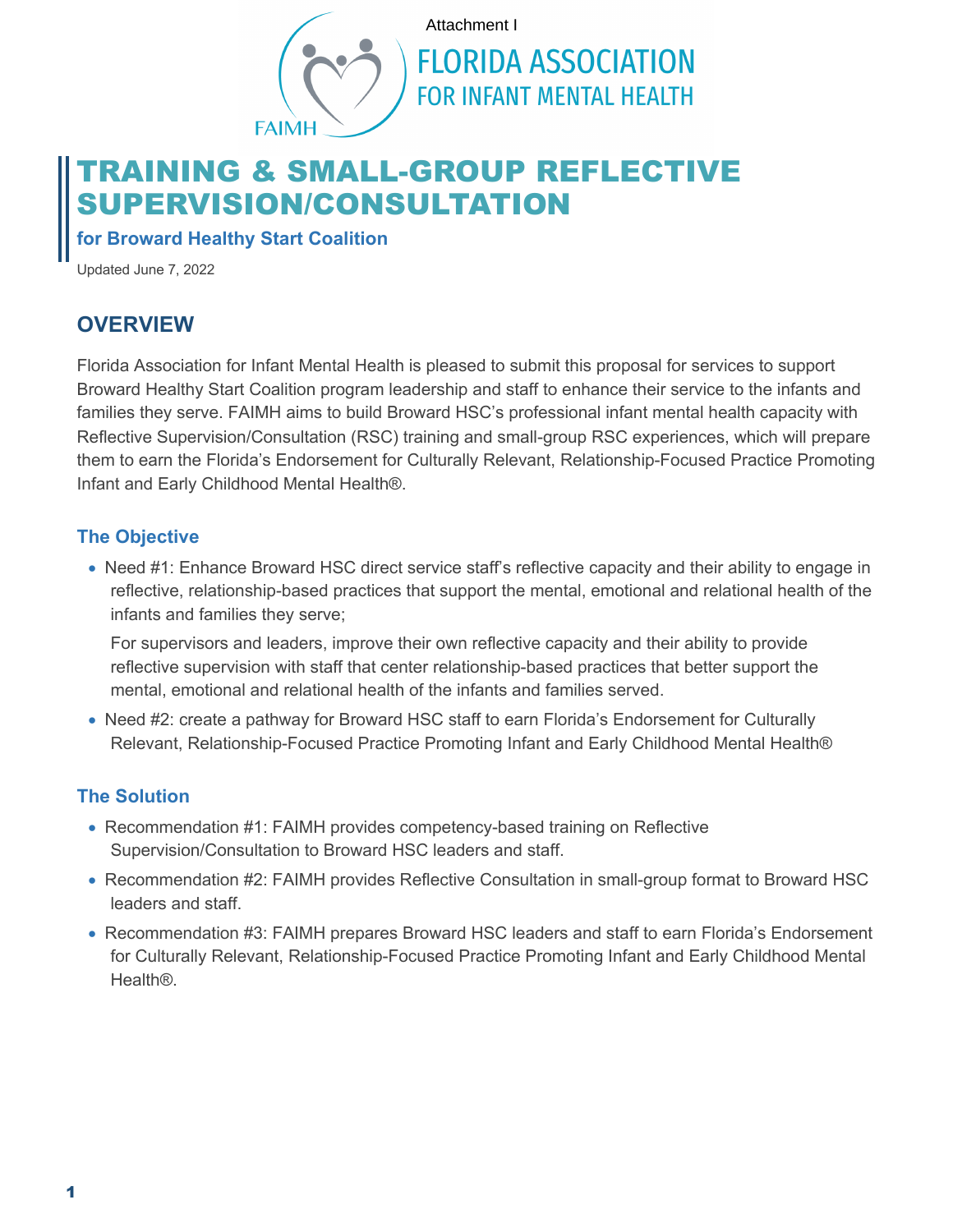

#### **OUR PROPOSAL**

FAIMH proposes to offer both training and small-group Reflective Consultation for supervisors and direct care staff, for staff of Broward HSC and their contracted community agencies. *A note on wording*: although RSC is used to represent all the ways this work can be provided, we use "Reflective Consultation" here, because the distinction between Supervision and Consultation is an important one. "Reflective Supervision" refers to the process that one's supervisor at their agency would offer; separate from administrative supervision, but still offered by the person who is your actual supervisor within your agency. "Reflective Consultation" refers to when an independent consultant, from outside of your own agency, offers this formal reflective experience. Thus, FAIMH aims to provide Reflective Consultation to your staff (1) to enhance their reflective capacity (which enhances their quality of work AND reduces burnout), and (2) to build the capacity of supervisors to provide some Reflective Supervision to their staff.

FAIMH shall offer a series that includes both training and small-group Reflective Consultation to the team of Broward HSC leadership staff and community agency supervisors. Typically, supervisors are provided their own learning space and Reflective Consultation group because their needs are different than direct care staff, due to the multi-layered contexts in which they work and the relationships among those layers.

Phase 1 of this initiative will involve both leaders/supervisors and direct care staff. FAIMH shall provide 16 hours of training and two (2) small groups of Reflective Consultation to Broward HSC leaders and supervisors over 8 months, providing training and 24 hours of RSC to meet the requirement for endorsement as an Infant Family Specialist (the category that typically matches a home visiting supervisor's scope of practice). FAIMH shall offer another set of training and small-group Reflective Consultation to the team of direct care staff. FAIMH shall provide 16 hours of training in two groups (with 30 staff each) and six small groups (with 10 staff each) of Reflective Consultation to direct care staff over 8 months, providing training and 24 hours of RSC to meet the requirement for endorsement as an Infant Family Specialist (the category that typically matches a home visitor's scope of practice).

The structure for Phase 1 RSC Training and RSC Groups includes 16 hours of training on RSC the what, when, where, how, and most importantly, the *why* behind RSC being a cornerstone of high quality, relationship-based, culturally responsive service to families and young children. First, staff will engage in 8 hours of training (which can be offered as 1 full day or 2 half days, to be decided in collaboration with Broward HSC, since you know your staff and their way of working and learning best). Then, they will engage in 16 biweekly 90-minute sessions of Reflective Consultation with a Reflective Consultant. These biweekly sessions will provide the staff a total of 24 hours of RSC over 32 weeks, and at the conclusion, the second 8 hours of training focused on reflection and integration on their reflective journey thus far will be provided to wrap-up this immersive learning experience.

Phase 2 of this initiative will involve only the leaders/supervisors, whereby after they complete Phase 1, they will engage in another 12 hours of training focused explicitly on becoming a Reflective Supervisor for their staff, which will be divided into three 4-hour sessions. They will begin with one 4-hour training, then they will then engage in 12 hours of RSC focused on developing themselves as Reflective Supervisors and growing their capacity to offer this critical type of supervision within Broward HSC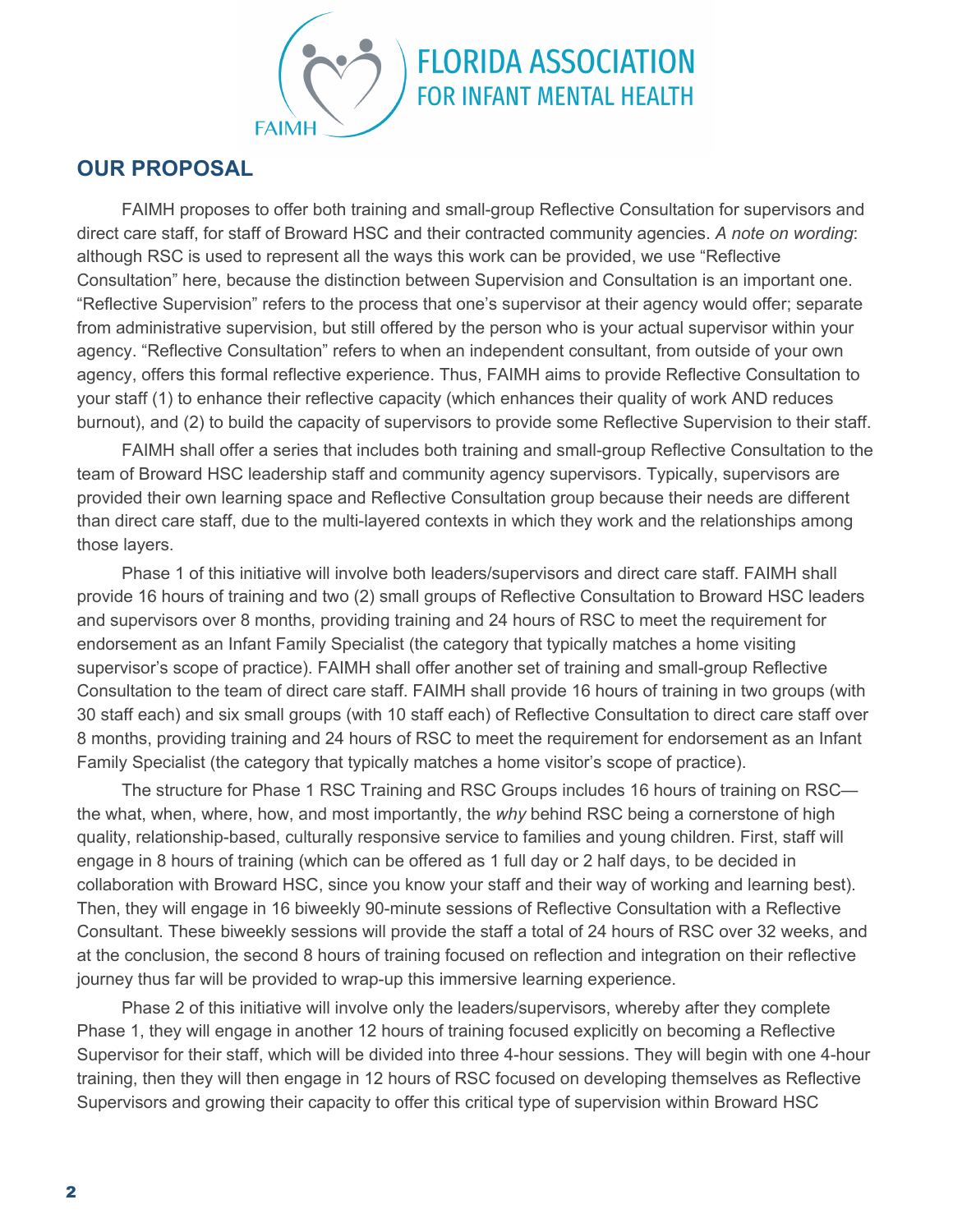

moving forward. In the middle of the RSC series, they will attend the second 4-hour training session, complete the remaining 12 hours of RSC. Then, Phase 2 concludes with the final 4-hour training session.

This proposal will also well prepare staff to earn Florida's Endorsement for Culturally Relevant, Relationship-Focused Practice Promoting Infant and Early Childhood Mental Health®. Endorsement uses a nationally recognized set of competencies that helps define best practices and guides professional growth for professionals who serve infants and young children. Earning Endorsement demonstrates that an individual has attained education, participated in specialized relationship-focused training, works to deliver high quality and culturally sensitive services, and receives quidance from qualified reflective supervisors/consultants. By opening this pathway to Endorsement for Broward HSC staff, *you will be the first Healthy Start Coalition in Florida history* to build this capacity and lead the rest of the state in preparing to one day earn Florida's Infant Mental Health Endorsement®.

Finally, by providing support via our typical, year-round member benefits to staff, FAIMH shall support and strengthen the professionals working directly with Broward's infants and families, a group of professionals who make an incredible impact on Florida's infants, toddlers and their families. Getting Broward HSC staff connected to FAIMH and our professional supports FAIMH offers to our member community is a critical step in supporting both the education and wellbeing of Broward County's perinatal support, care coordination, and home visiting professionals. Level 1 Agency Membership, offering membership to up to 30 staff through December 31, 2023, will be included in this proposal.

#### **Project Deliverables**

Following is a list of preliminary project deliverables, and is subject to change until a contract is in place.

| <b>Deliverable</b> | <b>Description</b>                                                                                                                                                                                                                                                                                                          |
|--------------------|-----------------------------------------------------------------------------------------------------------------------------------------------------------------------------------------------------------------------------------------------------------------------------------------------------------------------------|
| Deliverable #1     | Activate Broward Healthy Start Coalition's Agency Membership for staff to get connected to<br>FAIMH member community supports (included at no cost)                                                                                                                                                                         |
| Deliverable #2     | FAIMH offers training and Reflective Consultation groups for up to 16 Broward HSC leaders,<br>managers and community agency supervisors to meet the RS/C requirement to earn<br>Endorsement® as an Infant Family Associate.                                                                                                 |
| Deliverable #3     | FAIMH offers training and Reflective Consultation groups for up to 60 Broward HSC and<br>community agency direct care staff to meet the RS/C requirement to earn Endorsement® as an<br>Infant Family Associate.                                                                                                             |
| Deliverable #4     | FAIMH provides an Intro to Florida's Endorsement for Culturally Relevant, Relationship-Focused<br>Practice Promoting Infant and Early Childhood Mental Health® exclusively for Broward HSC to<br>help them learn more about the next steps in their growth in infant/early childhood mental health<br>(included at no cost) |
| Deliverable #5     | FAIMH shall provide a Final Report with evaluation of services and recommendations for next<br>steps at the end of the contract.                                                                                                                                                                                            |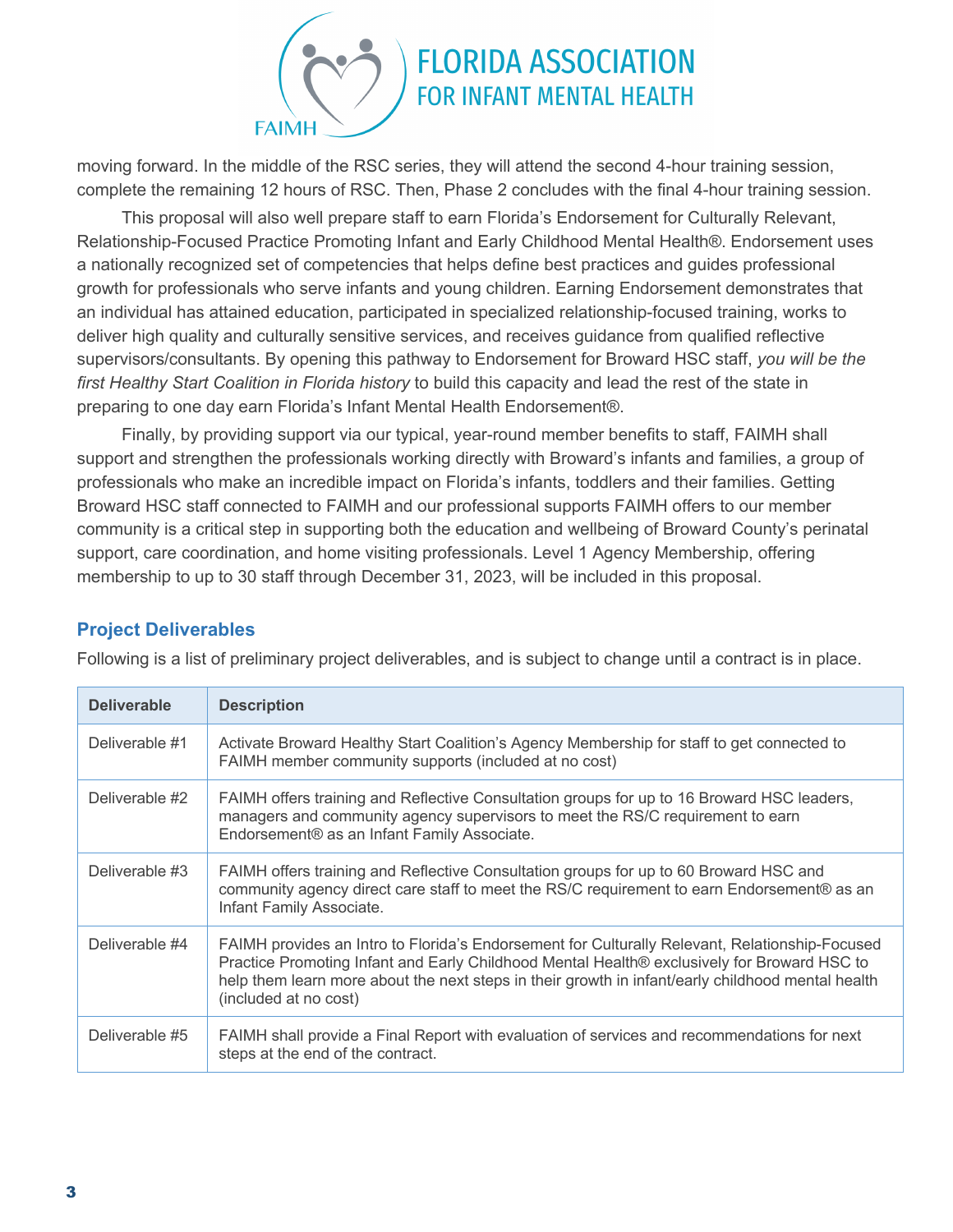

#### **Timeline for Execution**

Key project dates are outlined below. Dates are best-guess estimates and are subject to change until a contract is executed.

| <b>Description</b>                        | <b>Start Date</b>                                                                                                | <b>Duration</b>             |
|-------------------------------------------|------------------------------------------------------------------------------------------------------------------|-----------------------------|
| <b>Project Start</b>                      | Agreement to by executed in July 2022;<br>Project Start on Sept. 1                                               | September 1,<br>2022        |
| Milestone 1: Activate FAIMH<br>Membership | Within 7 days from project start date;<br>2023 Membership activated by 1/1/23                                    | Sept 2022 -<br>Dec 31, 2023 |
| Milestone 2: Phase 1 RSC<br>Training      | First training will begin 30 days of project start date,<br>second training held after staff complete RSC Groups | Sept 2022 and<br>June 2023  |
| Milestone 3: Phase 1 RSC<br>Groups        | Groups will begin in October 2022                                                                                | Oct 2022 – May<br>2023      |
| Milestone 4: Phase 2 RSC<br>Training      | First training held in July 2023; second training held after<br>leaders/supervisors complete Phase 2 RSC Groups  | July 2023 and<br>May 2024   |
| Milestone 5: Phase 2 RSC<br>Groups        | Groups will begin August 2023                                                                                    | Aug 2023-April<br>2024      |
| Evaluation & Recommendations              | Evaluation of training and RSC will be ongoing; Final report<br>will be completed by August 31, 2024             | June-August<br>2024         |
| <b>Project End</b>                        | Two years from Project Start Date                                                                                | Aug 31, 2024                |

# **PRICING**

The following table details the pricing for delivery of the services outlined in this proposal. They are a preliminary estimate.

| <b>Item</b>                                                                                                                                                                                                                  | Amount   | <b>Complimentary</b><br>from FAIMH |
|------------------------------------------------------------------------------------------------------------------------------------------------------------------------------------------------------------------------------|----------|------------------------------------|
| Phase 1 Training for All Staff: Three 16-hour training series on Reflective<br>Supervision/Consultation provided by a FAIMH Training Academy Trainer<br>(1 series of up to 10 Supervisors; 2 series for up to 30 staff each) | \$12,000 |                                    |
| Phase 2 Training for Leader/Supervisor Staff: One 12-hour training series<br>for up to 10 Supervisors focused on becoming a Reflective Supervisor                                                                            | \$4,000  |                                    |
| Phase 1 RSC for All Staff: Eight 24-hour Reflective Consultation groups<br>(2 for Supervisors; 6 for staff) provided by a FAIMH Endorsed Reflective<br>Consultant                                                            | \$36,000 |                                    |
| Phase 2 RSC for or Leader/Supervisor Staff: Two 24-hour Reflective<br>Consultation groups provided by a FAIMH Endorsed Reflective<br>Consultant                                                                              | \$9,000  |                                    |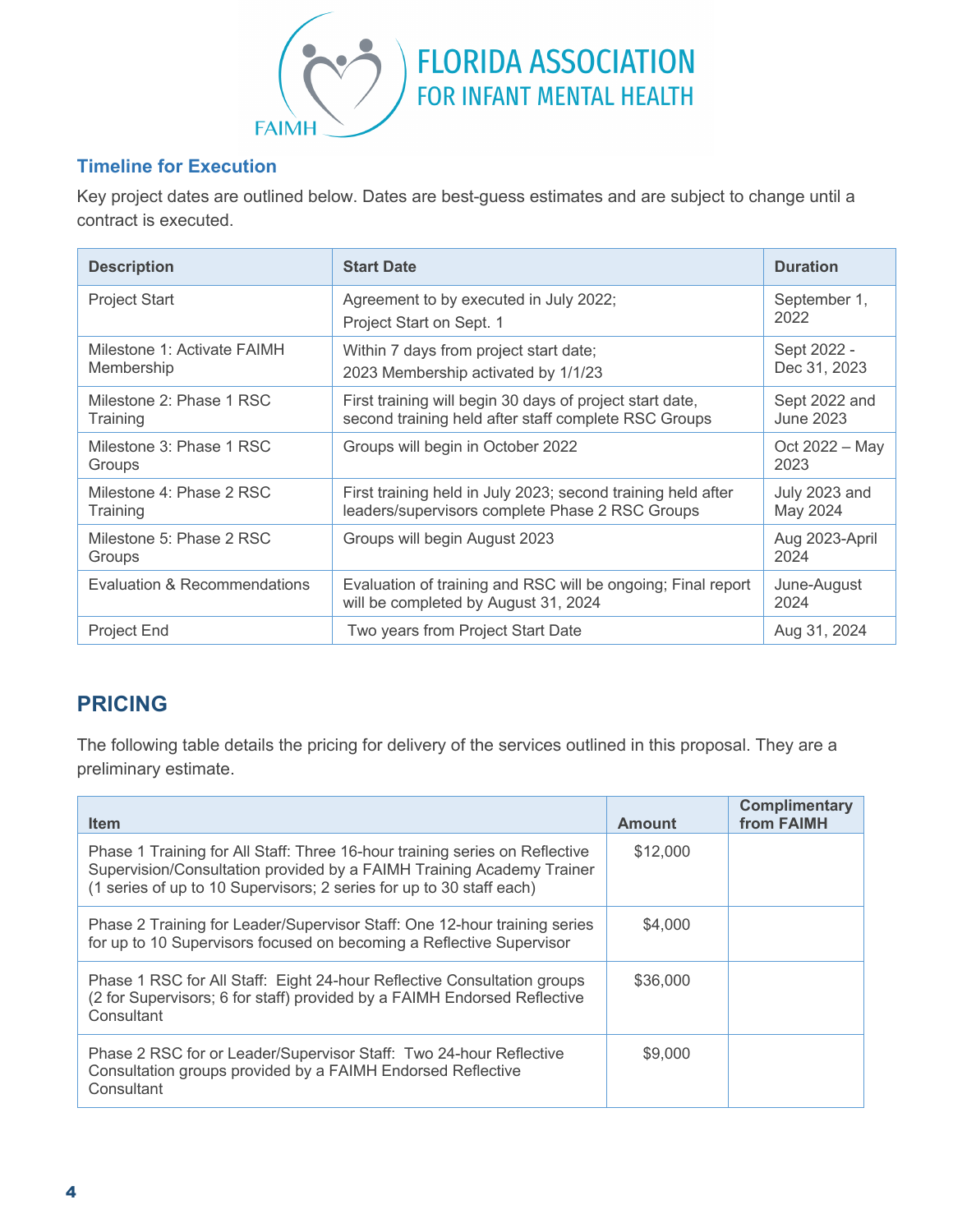

| Level 1 Agency Membership (\$1500 per year, for 2022 and 2023) |          | \$3000          |
|----------------------------------------------------------------|----------|-----------------|
| Private Broward HSC Introduction to Endorsement Session        |          | \$300           |
| Total                                                          | \$61,000 | Value of \$3300 |

Disclaimer: The prices listed in the preceding table are an estimate for the services discussed. This summary is not a warranty of final price. Estimates are subject to change if project specifications are changed or costs for outsourced services change before a contract is executed.

### **QUALIFICATIONS**

Florida Association for Infant Mental Health is continually proven to be an industry leader for high-quality service and support in the following ways:

- FAIMH is the only professional organization in Florida with a sole focus on infant and early childhood mental health, with the mission of supporting and strengthening the infant mental health workforce.
- FAIMH staff, trainers, facilitators and Reflective Supervisors/Consultants are comprised of leaders in the field of infant and early childhood mental health, recognized both statewide, nationally, and internationally, and include content and practice experts.
- FAIMH offers the perfect combination of competency-based training, professionals support, and preparation to earn Florida's IMH Endorsement® to increase the knowledge, skill and competence of infant and early childhood mental health professionals across varying disciplines and fields, including home visitors and perinatal support specialists such as Healthy Start provides.
- As the sole license holder for Florida's Endorsement for Culturally Relevant, Relationship-Focused Practice Promoting Infant and Early Childhood Mental Health® for the state of Florida, FAIMH will best prepare your staff to earn Endorsement®.
- The Reflective Supervisors/Consultants who provide RSC that counts towards the Endorsement® requirement are vetted and endorsed by FAIMH. There might be other providers throughout the state who offer RSC, but only the Reflective Supervisors/Consultants who are endorsed by FAIMH are the most qualified to provide RSC to professionals who plan on earning Endorsement® in the future. Further, FAIMH contracts directly with several of our most highly qualified endorsed Reflective Consultants to provide small group RSC to organizations and staff teams across Florida. By choosing FAIMH, you are selecting the highest quality trainers and Reflective Consultants, and giving your staff the best opportunity to enhance their professional practice and the best preparation to earn Florida's IMH Endorsement®.